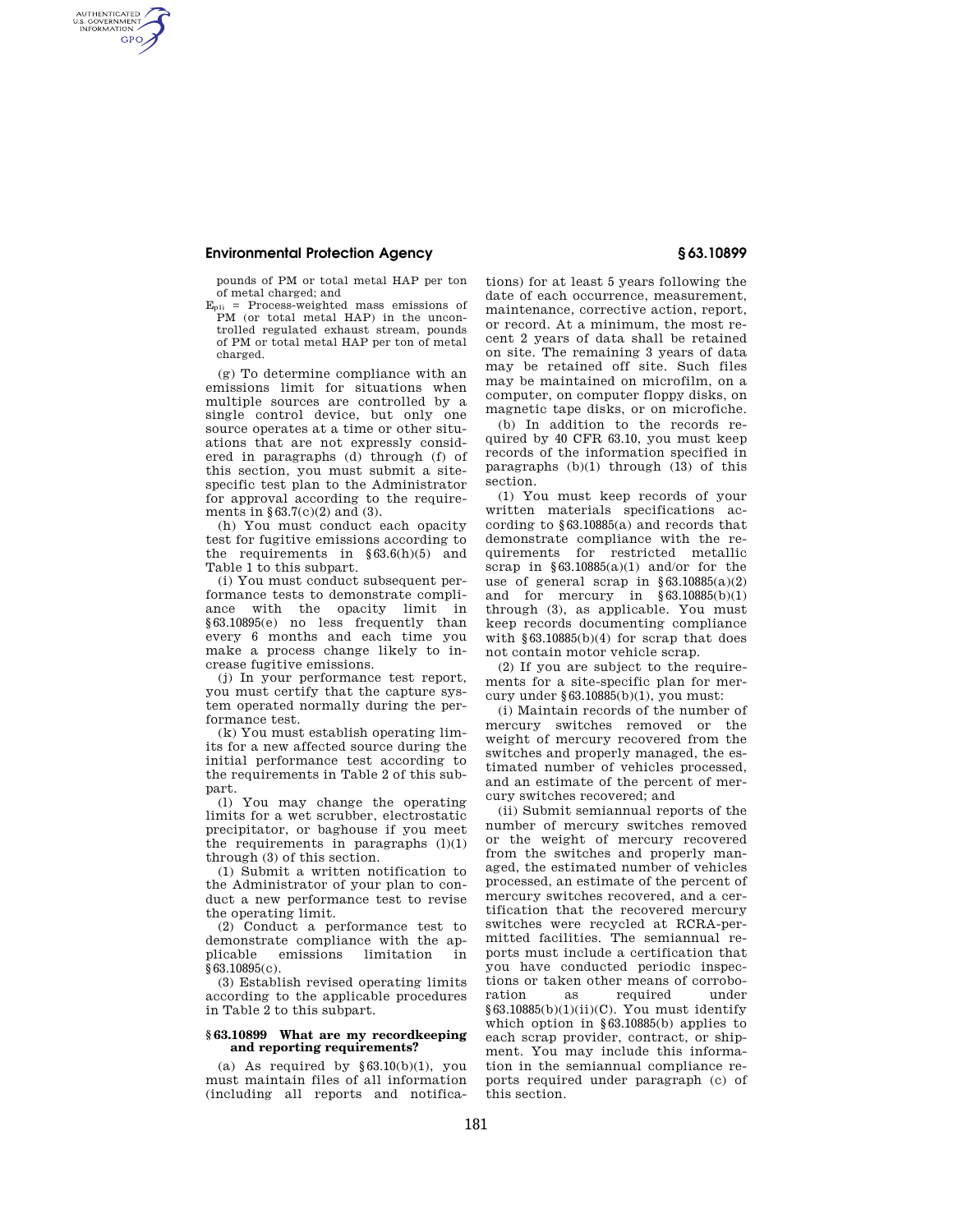(3) If you are subject to the option for approved mercury programs under §63.10885(b)(2), you must maintain records identifying each scrap provider and documenting the scrap provider's participation in an approved mercury switch removal program. If your scrap provider is a broker, you must maintain records identifying each of the broker's scrap suppliers and documenting the scrap supplier's participation in an approved mercury switch removal program.

(4) You must keep records to document use of any binder chemical formulation that does not contain methanol as a specific ingredient of the catalyst formulation for each furfuryl alcohol warm box mold or core making line as required by §63.10886. These records must be the Material Safety Data Sheet (provided that it contains appropriate information), a certified product data sheet, or a manufacturer's hazardous air pollutant data sheet.

(5) You must keep records of the annual quantity and composition of each HAP-containing chemical binder or coating material used to make molds and cores. These records must be copies of purchasing records, Material Safety Data Sheets, or other documentation that provide information on the binder or coating materials used.

(6) You must keep records of monthly metal melt production for each calendar year.

(7) You must keep a copy of the operation and maintenance plan as required by §63.10896(a) and records that demonstrate compliance with plan requirements.

(8) If you use emissions averaging, you must keep records of the monthly metal melting rate for each furnace at your iron and steel foundry, and records of the calculated pounds of PM or total metal HAP per ton of metal melted for the group of all metal melting furnaces required by §63.10897(h).

(9) If applicable, you must keep records for bag leak detection systems as follows:

(i) Records of the bag leak detection system output:

(ii) Records of bag leak detection system adjustments, including the date and time of the adjustment, the initial bag leak detection system settings, and

**§ 63.10899 40 CFR Ch. I (7–1–10 Edition)** 

the final bag leak detection system settings; and

(iii) The date and time of all bag leak detection system alarms, and for each valid alarm, the time you initiated corrective action, the corrective action taken, and the date on which corrective action was completed.

(10) You must keep records of capture system inspections and repairs as required by §63.10897(e).

(11) You must keep records demonstrating conformance with your specifications for the operation of  $CPMS$  as required by  $$63.10897(f)$ .

(12) You must keep records of corrective action(s) for exceedances and excursions as required by  $\S 63.10897(g)$ .

(13) You must record the results of each inspection and maintenance required by §63.10897(a) for PM control devices in a logbook (written or electronic format). You must keep the logbook onsite and make the logbook available to the Administrator upon request. You must keep records of the information specified in paragraphs (b)(13)(i) through (iii) of this section.

(i) The date and time of each recorded action for a fabric filter, the results of each inspection, and the results of any maintenance performed on the bag filters.

(ii) The date and time of each recorded action for a wet or dry electrostatic precipitator (including ductwork), the results of each inspection. and the results of any maintenance performed for the electrostatic precipitator.

(iii) The date and time of each recorded action for a wet scrubber (including ductwork), the results of each inspection, and the results of any maintenance performed on the wet scrubber.

(c) You must submit semiannual compliance reports to the Administrator according to the requirements in §63.10(e). The reports must include, at a minimum, the following information as applicable:

(1) Summary information on the number, duration, and cause (including unknown cause, if applicable) of excursions or exceedances, as applicable, and the corrective action taken;

(2) Summary information on the number, duration, and cause (including